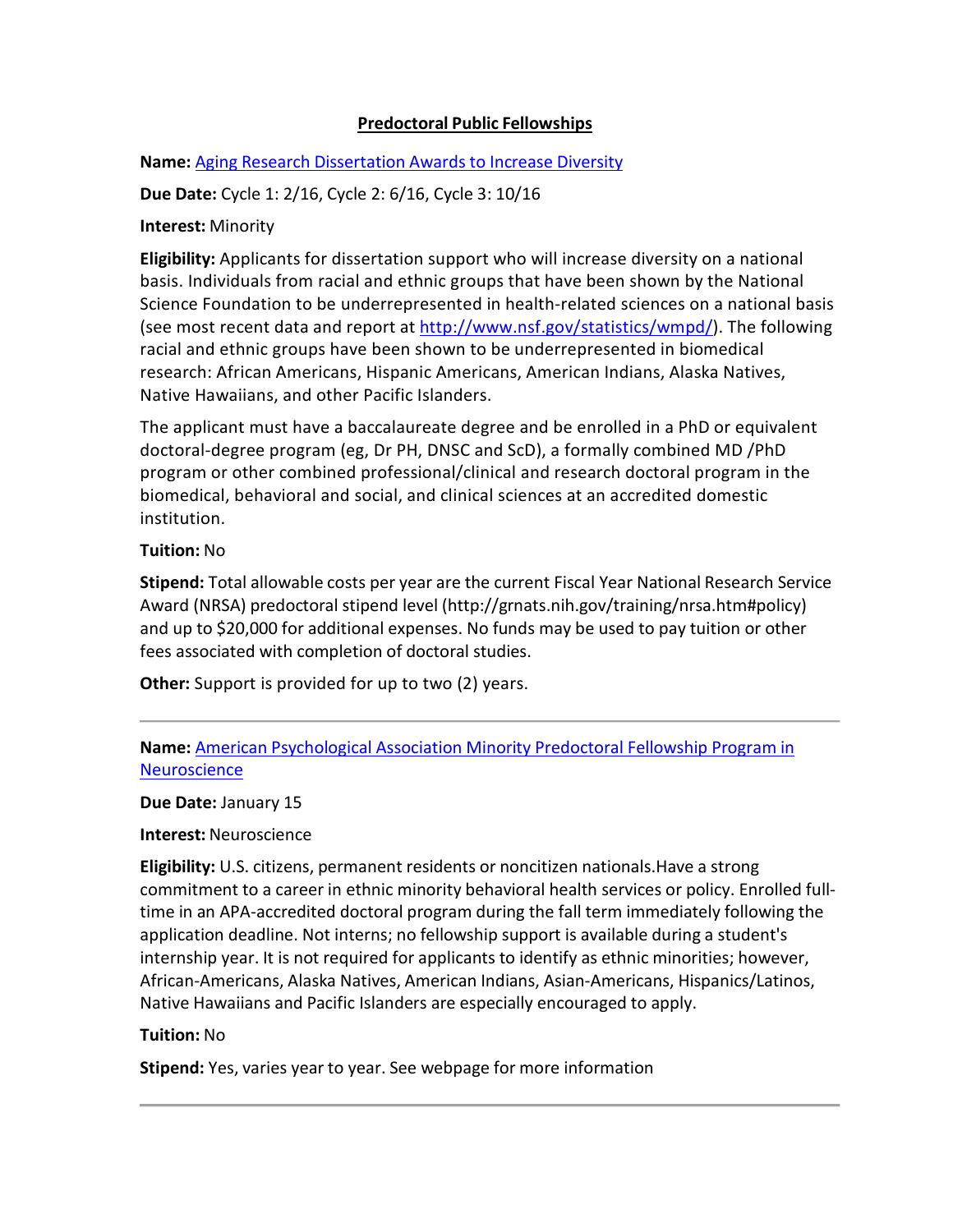# **Name:** Department of Energy [Computational](https://www.krellinst.org/doecsgf/application/) Science Graduate Fellowship

# **Due Date:** January 27, 2015, 5:00pm CST **(Info will be available in late October 2015)**

**Interest:** Scientific or engineering discipline, computer science, applied mathematics.

**Eligibility:** Students must be planning full-time, uninterrupted study toward a Ph.D. degree at an accredited U.S. university. Students in their first year of graduate study in engineering, mathematics, or the physical, computer, or life sciences are eligible to apply for the Computational Science Graduate Fellowship (CSGF). Senior undergraduates who can meet all the requirements listed in this application may also apply. DOE CSGF eligibility requirements have changed beginning with the 2014 application year. The fellowship will no longer accept second-year graduate students. Senior undergraduates and first-year graduate students are eligible to apply. Applicants must be either U.S. citizens or permanent resident aliens.

**Tuition:** Full tuition and required fees will be paid.

**Stipend:** A yearly stipend of \$36,000. A \$5,000 academic allowance in the first fellowship year and a \$1,000 allowance each renewed year.

**Name:** Drug Abuse Dissertation Research: [Epidemiology,](http://grants.nih.gov/grants/guide/pa-files/PAR-13-182.html) Prevention, Treatment, Services, and Women and [Sex/Gender](http://grants.nih.gov/grants/guide/pa-files/PAR-13-182.html) Differences (R36)

**Due Date:** Cycle 1: 2/16, Cycle 2: 6/16, Cycle 3: 10/16

**Interest:** Neuroscience

**Eligibility:** Applicants for dissertation support who will increase diversity on a national basis. Individuals from racial and ethnic groups that have been shown by the National Science Foundation to be underrepresented in health-related sciences on a national basis (see most recent data and report a[thttp://www.nsf.gov/statistics/wmpd/\)](http://www.nsf.gov/statistics/wmpd/). The following racial and ethnic groups have been shown to be underrepresented in biomedical research: African Americans, Hispanic Americans, American Indians, Alaska Natives, Native Hawaiians, and other Pacific Islanders.

The applicant must have a baccalaureate degree and be enrolled in a PhD or equivalent doctoral-degree program (eg, Dr PH, DNSC and ScD), a formally combined MD /PhD program or other combined professional/clinical and research doctoral program in the biomedical, behavioral and social, and clinical sciences at an accredited domestic institution.

# **Tuition:** No

**Stipend:** Grants to support dissertation research will provide no more than \$50,000 in direct costs per year.

**Other:** The maximum period is two years, with the possibility of extension without additional funds for up to 12 months.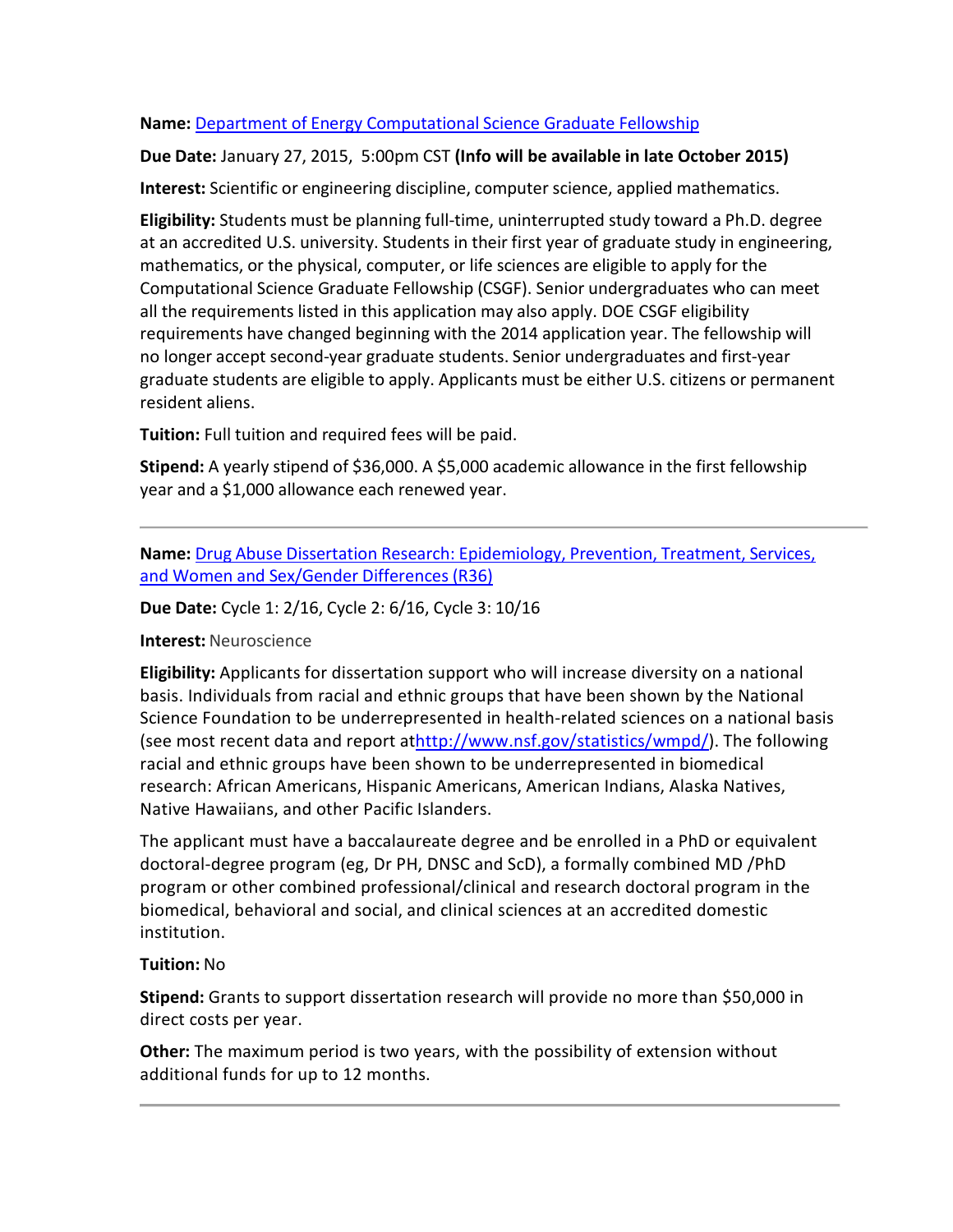### **Name:** National Defense Science and [Engineering](http://ndseg.asee.org/) Fellowship

#### **Due Date:** December 12, 2014, 5:00pm EST **(Info will be available September 2015)**

**Interest:** Aeronautical and Astronautical Engineering, Biosciences, Chemical Engineering, Chemistry, Civil Engineering, Cognitive Sciences, Neural Sciences, Behavioral Sciences, Computer and Computational Sciences, Electrical Engineering, Geosciences, Materials Science And Engineering, Mathematics, Mechanical Engineering, Naval Architecture and Ocean Engineering, Oceanography, and Physics.

**Eligibility:** There are four eligibility requirements: citizenship, discipline, academic status, and the ability to accept the full benefit. You must meet all four requirements in order to be eligible.

The NDSEG Fellowship Program is open only to applicants who are citizens or nationals of the United States. Exceptional circumstances may qualify other applicants as being at an early stage of their graduate studies, therefore making the applicant eligible for consideration.

Applicants who have received a medical degree or PhD in science or engineering are not eligible for the NDSEG fellowship.

You must intend to pursue a doctoral degree in order to be eligible for NDSEG Fellowship support.

**Tuition:** Yes (Paid in full by DoD).

**Stipend:** First Year - \$30,500; Second Year - \$31,000; Third Year - \$31,500

**Other:** The NDSEG Fellowship Program will also pay for the medical insurance coverage offered through the institution, up to a total value of \$1,000 per year (this excludes dental and vision insurance). Any excess insurance costs will be the responsibility of the fellow.

**Name:** National Research Service Awards (NRSA) for Individual [Pre-Doctoral](http://grants.nih.gov/grants/guide/pa-files/PA-11-111.html) Fellowships [\(F31\)](http://grants.nih.gov/grants/guide/pa-files/PA-11-111.html)

**Due Date:** Cycle 1: 4/8, Cycle 2: 8/8, Cycle 3: 12/8

**Interest:** Uncategorized

**Eligibility:** Any applicant fellow with the skills, knowledge, and resources necessary to carry out the proposed research as the Project Director/Principal Investigator (PD/PI) is invited to work with his/her sponsor and organization to develop an application for support. Individuals from underrepresented racial and ethnic groups as well as individuals with disabilities are always encouraged to apply for NIH support. Multiple Principal Investigators are not allowed.

By the time of award, the individual must be a citizen or a non-citizen national of the United States or have been lawfully admitted for permanent residence (i.e., possess a currently valid Permanent Resident Card USCIS Form I-551, or other legal verification of such status).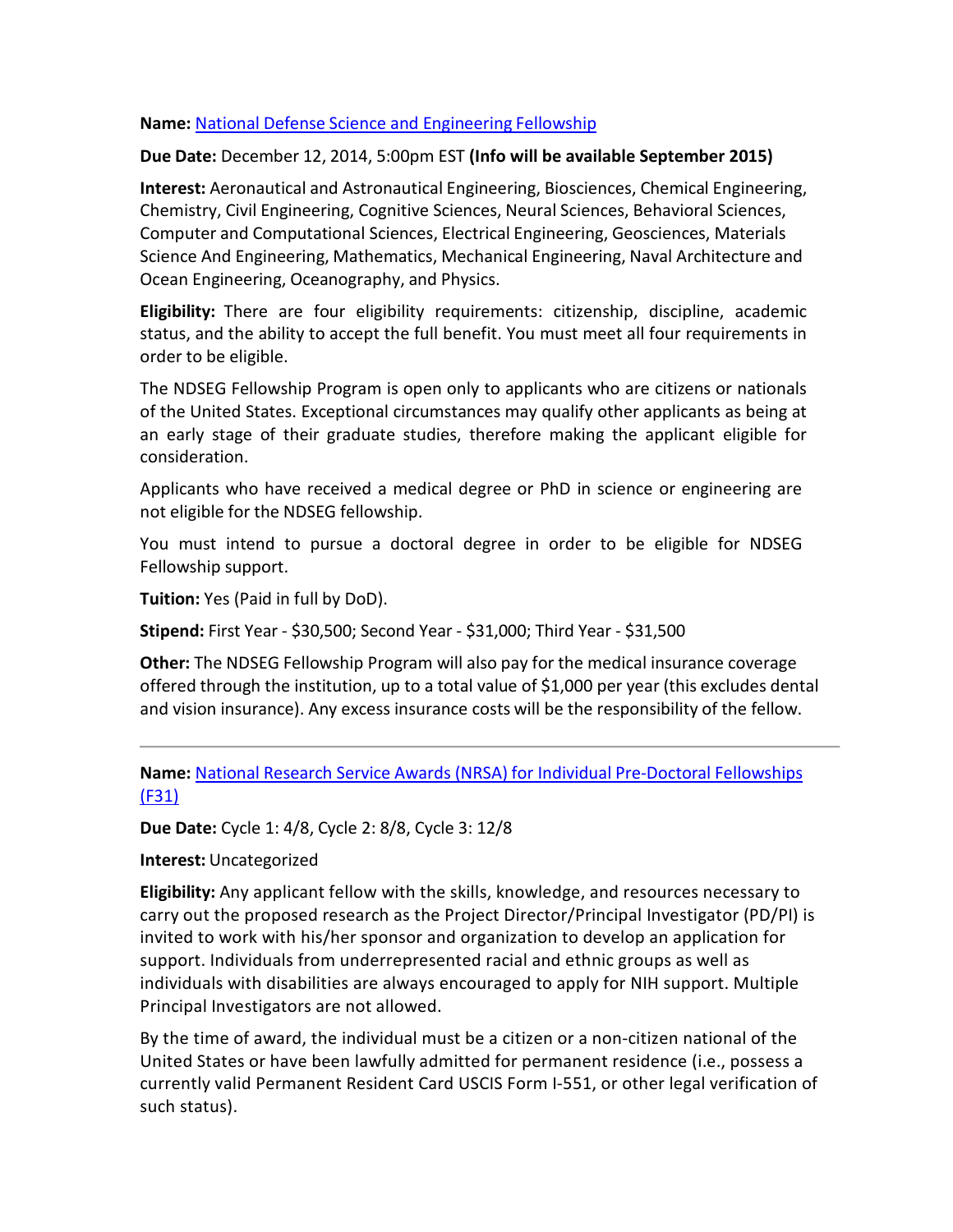The applicant fellow must be at the dissertation research stage of their training and must show evidence of both high academic performance in the sciences and substantial interest in a research area of high priority to the participating Institutes.

The applicant fellow must have a baccalaureate degree and be currently enrolled in a PhD or equivalent research degree program (e.g., EngD, DNSc, Dr PH, DSW, PharmD, PsyD, ScD), a formally combined MD/PhD program, or other combined professional/clinical and research doctoral (e.g., DDS/PhD) in the biomedical, behavioral, or clinical sciences at a domestic or foreign institution. The Kirschstein-NRSA F31 may not be used to support studies leading to the MD, DDS, or other clinical, health-professional training (eg, DC, DMD, DNP, DO, DPM, DVM, ND, OD, AuD).

Students seeking support for pursuit of a combined degree program (eg MD/PhD, or DO/PhD, or DDS/PhD) also may be eligible to apply for the Kirschstein-NRSA for Individual Predoctoral MD/PhD Fellows (F30).

**Tuition:** NIH will contribute to the combined cost of tuition and fees at the rate in place at the time of award.

**Stipend:** NIH will adjust awards on the anniversary date of the award to ensure consistency with the stipend level in effect at that time.

#### **Name:** NSF Graduate Research [Fellowships](http://www.nsfgrfp.org/)

**Due Date:** Late October and early November 2015

#### **Interest:** Uncategorized

**Eligibility:** The Graduate Research Fellowship provides three years of support for graduate study leading to research-based master's or doctoral degrees and is intended for students who are in the early stages of their graduate study. Applicants must be United States citizens or nationals, or permanent resident aliens of the United States. Applicants are expected to have adequate preparation to begin graduate study and research by summer or fall of the application year. Applicants must have completed no more than twelve months of full-time graduate study or its equivalent by the August 31st prior to the program submission deadline. Medical sciences or research with disease-related goals, including work on the etiology, diagnosis or treatment of physical or mental disease, abnormality or malfunction in human beings or animals, animal models of such conditions, or the development or testing of drugs or other procedures for their treatment are ineligible for this award.

**Tuition:** \$12,000 cost of education allowance for tuition and fees (paid to the institution). **Stipend:** Three-year annual stipend of \$32,000.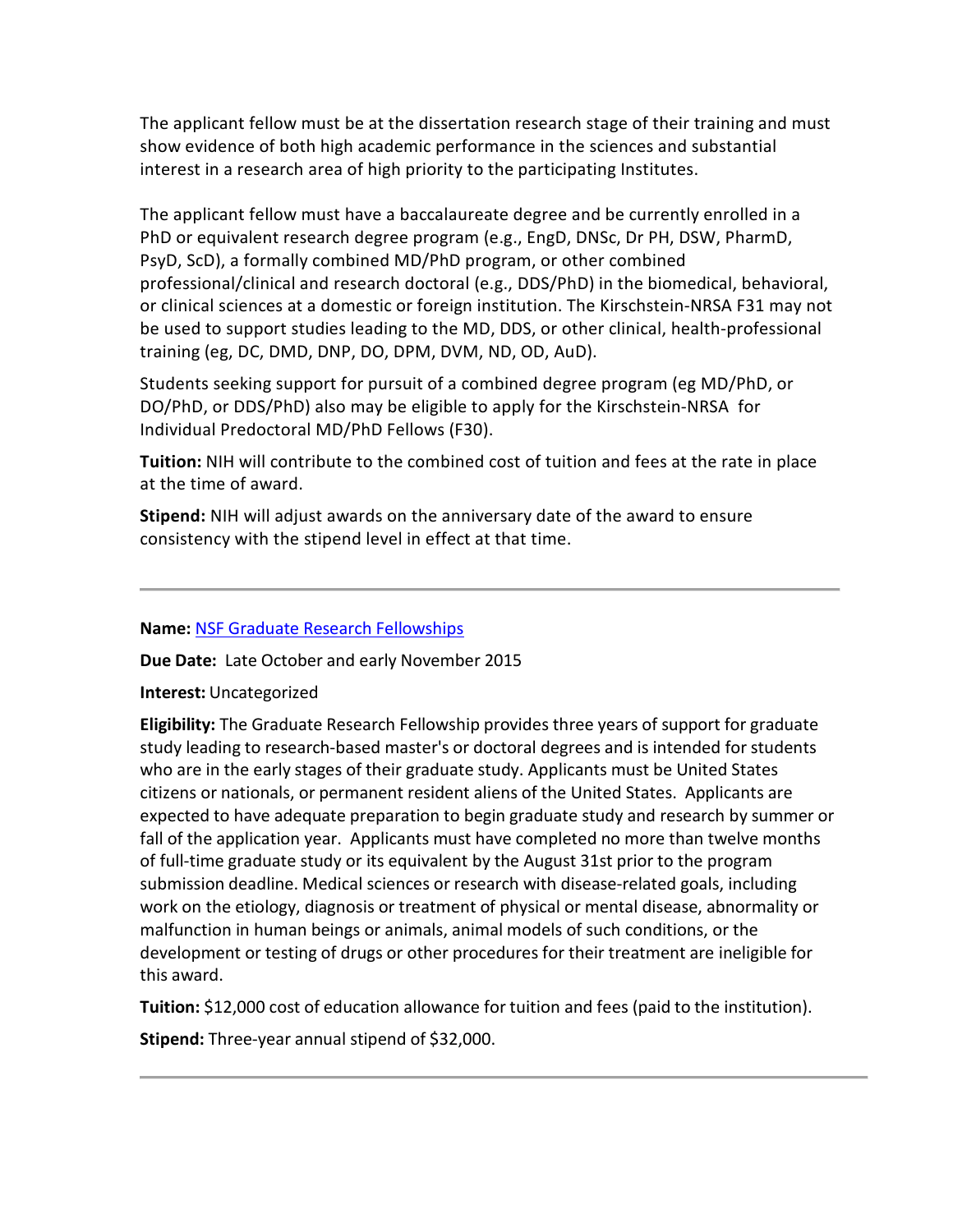# **Name:** Ruth L. Kirschstein National Research Service Award (NRSA) Individual [Predoctoral](http://grants.nih.gov/grants/guide/pa-files/PA-14-150.html) MD/PhD or Other [Dual-Doctoral](http://grants.nih.gov/grants/guide/pa-files/PA-14-150.html) Degree Fellowship (Parent F30)

**Due Date:** Cycle 1: 4/8, Cycle 2: 8/8, Cycle 3: 12/8

## **Interest:** Uncategorized

**Eligibility:** Any applicant with the skills, knowledge, and resources necessary to carry out the proposed research as the Program Director/Principal Investigator (PD/PI) [for fellowships, this is the applicant] is invited to work with his/her sponsor and organization to develop an application for support for training in any research area within the mission of the NIH. Individuals from underrepresented racial and ethnic groups as well as individuals with disabilities are always encouraged to apply for NIH support. Multiple PDs/PIs are not allowed. By the time of award, the individual must be a citizen or a non-citizen national of the United States or have been lawfully admitted for permanent residence (i.e., possess a currently valid Permanent Resident Card USCIS Form I-551, or other legal verification of such status). Although a Kirschstein-NRSA award is not usually made for study leading to the MD, DO, DDS, AuD or similar professional degrees, or for study that is part of residency training leading to a medical specialty, the F30 program is specifically designed to support combined, dual-degree training leading to award of both a health professional doctoral degree (eg, MD, DO, DDS, AuD, DVM, PharmD) and a research doctoral degree (e.g., PhD, DrPH) from an accredited program. The applicant must have a baccalaureate degree, show evidence of high academic performance in the sciences, and commitment to a career as an independent physician-scientist or other clinician-scientist.

See webpage for more information

# **Tuition:** N/A

**Stipend:** The most recent stipend levels are described on the [Kirschstein-NRSA](http://grants.nih.gov/training/nrsa.htm#stipends) webpage. NIH will adjust awards on the anniversary date of the award to ensure consistency with the stipend level in effect at that time.

**Name:** Ruth L. Kirschstein National Research Service Award Individual [Predoctoral](http://grants.nih.gov/grants/guide/pa-files/PA-14-148.html) Fellowship to Promote Diversity in [Health-Related](http://grants.nih.gov/grants/guide/pa-files/PA-14-148.html) Research (Parent F31 - Diversity)

**Due Date:** Cycle 1: 4/13, Cycle 2: 8/13, Cycle 3: 12/13

#### **Interest:** Minority

**Eligibility:** Any applicant with the skills, knowledge, and resources necessary to carry out the proposed research as the Program Director/Principal Investigator (PD/PI) [for fellowships, this is the applicant] is invited to work with his/her sponsor and organization to develop an application for support. Individuals from underrepresented racial and ethnic groups as well as individuals with disabilities are always encouraged to apply for NIH support. Multiple PDs/PIs are not allowed.